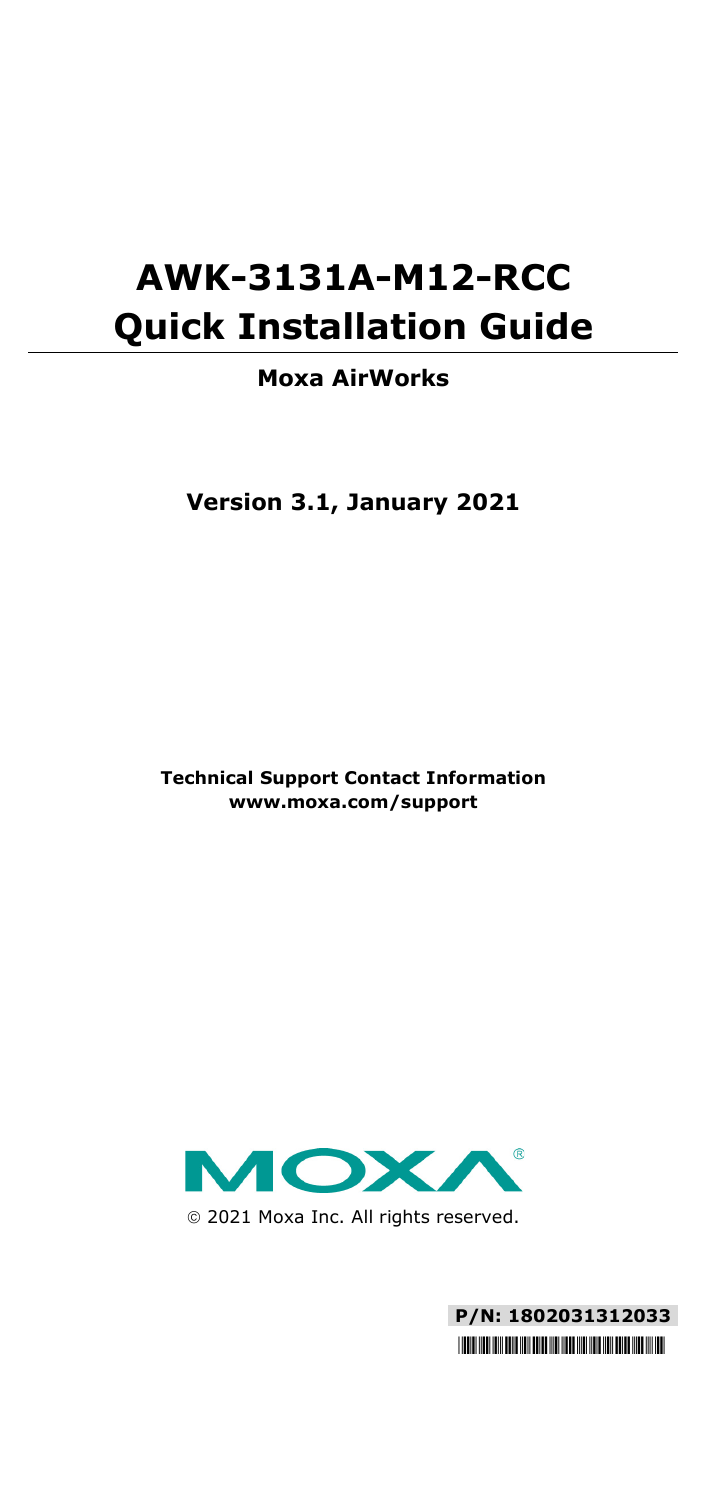## **Overview**

Moxa's new AWK-3131A-M12-RCC is a 3-in-1 industrial AP/client device designed specifically for rail carriage-to-carriage communication and can provide up to 300 Mbps speed with IEEE 802.11n technology. The AWK-3131A-M12-RCC combines two adjacent 20 MHz channels into a single 40 MHz channel to deliver a potent combination of greater reliability and more bandwidth. The dual DC power inputs increase the reliability of the power supply, and the AWK-3131A-M12-RCC can be powered via PoE to make deployment easier. The AWK-3131A-M12-RCC can operate on either the 2.4 or 5 GHz bands and is backward-compatible with existing 802.11a/b/g deployments to future-proof your wireless investments.

## **Package Checklist**

- AWK-3131A-M12-RCC
- Cable holder with one screw
- 2 plastic RJ45 protective caps for Console port
- DIN-rail kit (preinstalled)
- Quick installation guide (printed)
- Warranty card

If any of these items is missing or damaged, please contact your customer service representative for assistance.

**NOTE** Antennas are not included and should be purchased separately. The AWK is certified with 2 dBi omni-directional antennas with QMA to RP-SMA adapters.

## **Installation and Configuration**

Before installing the AWK-3131A-M12-RCC, make sure that all items in the Package Checklist are in the box. In addition, you will need access to a notebook computer or PC equipped with an Ethernet port. The AWK-3131A-M12-RCC has a default IP address that you must use when connecting to the device for the first time.

### **Step 1: Select the power source**

The AWK-3131A-M12-RCC can be powered by a DC power input or PoE (Power over Ethernet). The AWK-3131A-M12-RCC will use whichever power source you choose.

### **Step 2: Connect the AWK-3131A-M12-RCC to a notebook**

### **or PC**

Since the AWK-3131A-M12-RCC supports MDI/MDI-X auto-sensing, you can use either a straight-through cable or crossover cable to connect the AWK-3131A-M12-RCC to a computer. If the LAN LED indicator on the AWK-3131A-M12-RCC port lights up, it means the connection is established.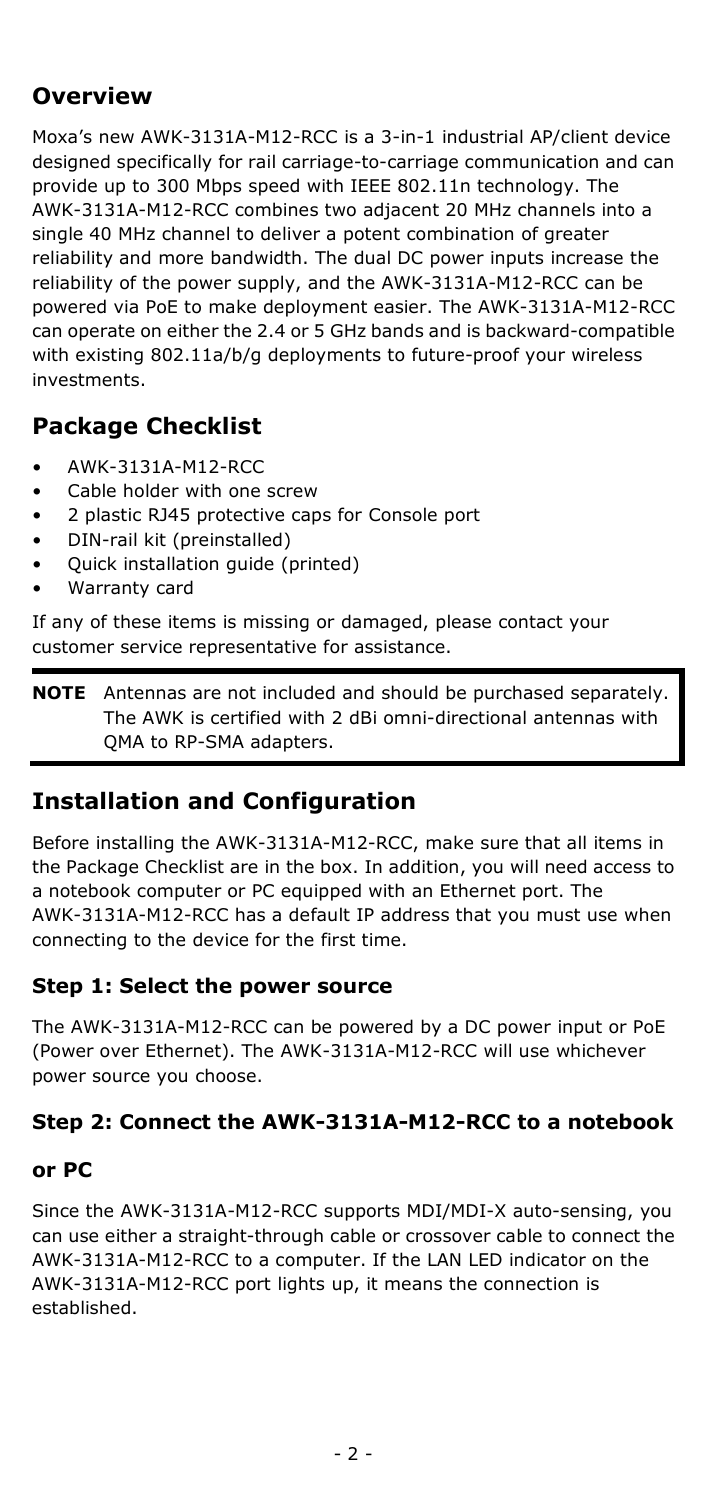### **Step 3: Set up the computer's IP address**

Set an IP address on the same subnet as the AWK-3131A-M12-RCC. Since the AWK-3131A-M12-RCC's default IP address is 192.168.127.253, and the subnet mask is 255.255.255.0, you should set the IP address of the computer to 192.168.127.xxx and subnet mask to 255.255.255.0.

### **Step 4: Use the web-based manager to configure**

### **AWK-3131A-M12-RCC**

Open your computer's web browser and then type

**http://192.168.127.253** in the address field to access the homepage of the web-based management. Before the homepage opens, you will need to enter the user name and password. For first-time configuration, enter the default user name and password and then click on the **Login**  button:

Username: **admin** Password: **moxa**



# **ATTENTION**

For security reasons, we strongly recommend changing the password. To do so, select Maintenance  $\rightarrow$  Password, and then follow the on-screen instructions.

### **Step 5: Select the operation mode for the**

### **AWK-3131A-M12-RCC**

By default, the AWK-3131A-M12-RCC's operation mode is set to AP. You can change the setting in **Wireless Settings Basic Wireless Settings** if you would like to use the Client mode.

**NOTE** To make the change effective, you must click Save Configuration to save the change or the Save and Restart button to apply all changes.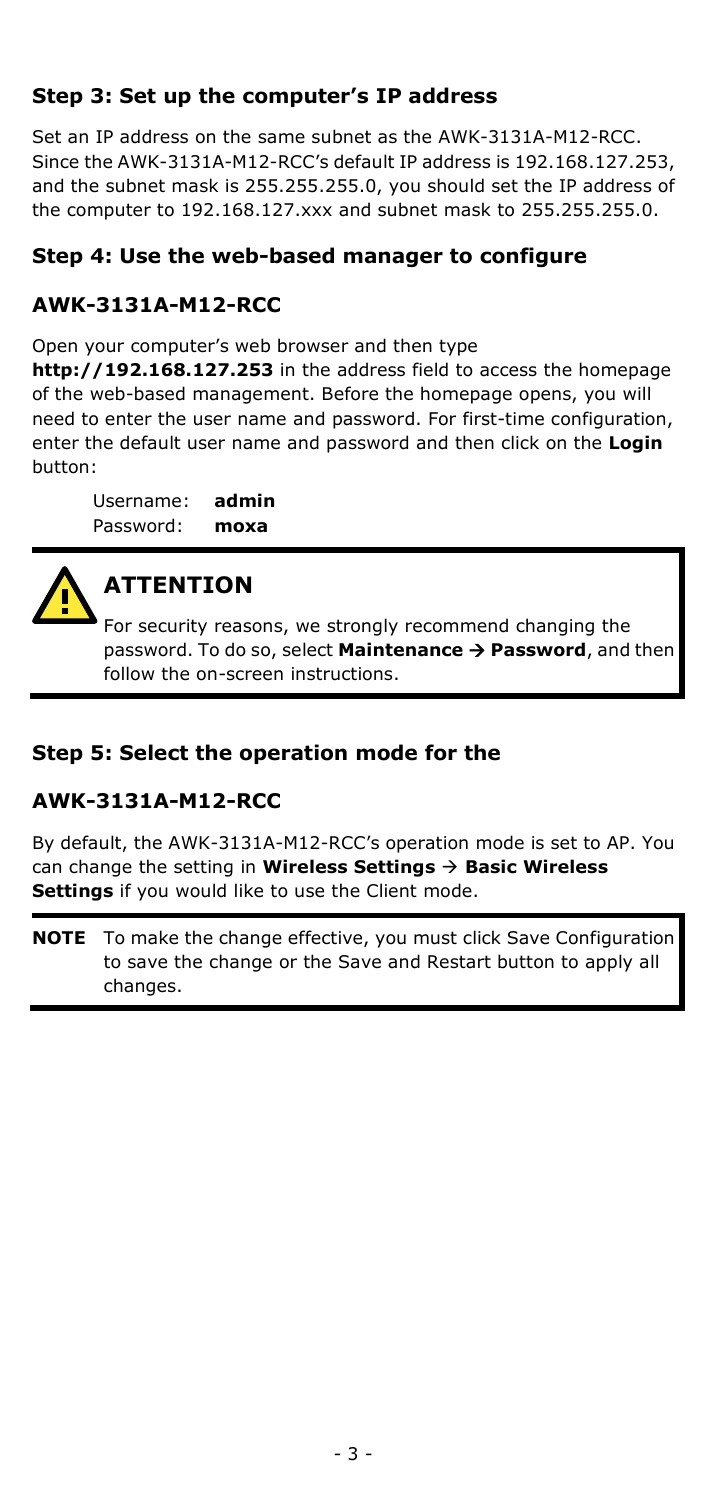### **Panel Layout of the AWK-3131A-M12-RCC**



- 1. Grounding screw (M5)
- 2. Terminal block for PWR1, PWR2, relay, DI0, and DI1
- 3. Reset button<br>4. A antenna co
- 4. A antenna connector
- 5. B antenna connector
- 6. System LEDs: PWR1, PWR2, PoE, FAULT, and STATE
- 7. Signal strength indicator
- 8. CLIENT, WLAN, and LAN LEDs<br>9. RS-232 console port
- 9. RS-232 console port<br>10. M12 LAN Port:
	- M12 LAN Port:
	- 10/100/1000BaseT(X)
- 11. Model name
- 12. Screw holes for wall mounting kit<br>13. DIN-rail mounting kit
- DIN-rail mounting kit





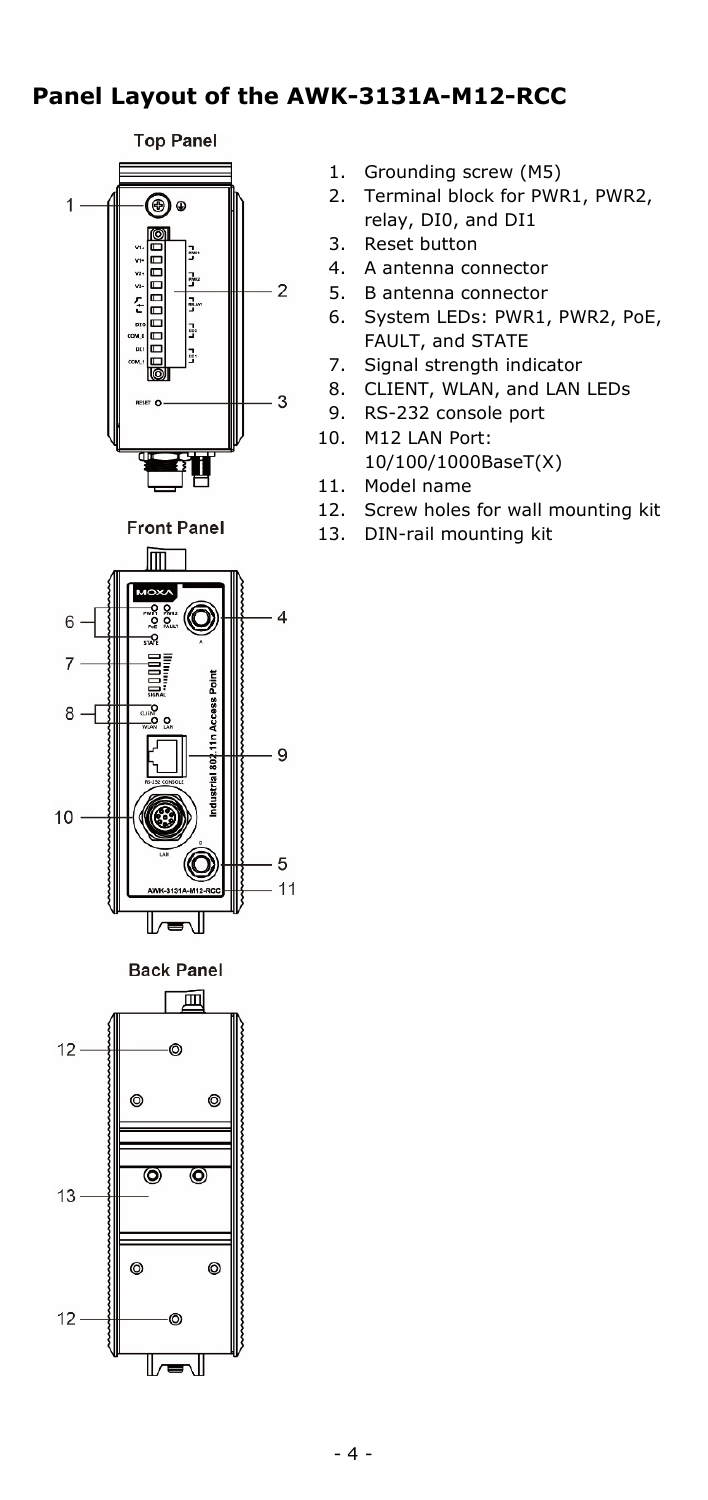# **Mounting Dimensions (unit = mm)**



## **DIN-rail Mounting**

The aluminum DIN-rail attachment plate should be fixed to the back panel of the AWK-3131A-M12-RCC when you take it out of the box. If you need to reattach the DIN-rail attachment plate to the AWK-3131A-M12-RCC, make sure the stiff metal spring is situated towards the top, as shown in the figures below.

### **STEP 1:**

Insert the top of the DIN rail into the slot just below the stiff metal spring.



#### **STEP 2:**

The DIN-rail attachment unit will snap into place as shown below.



To remove the AWK-3131A-M12-RCC from the DIN rail, simply reverse Steps 1 and 2.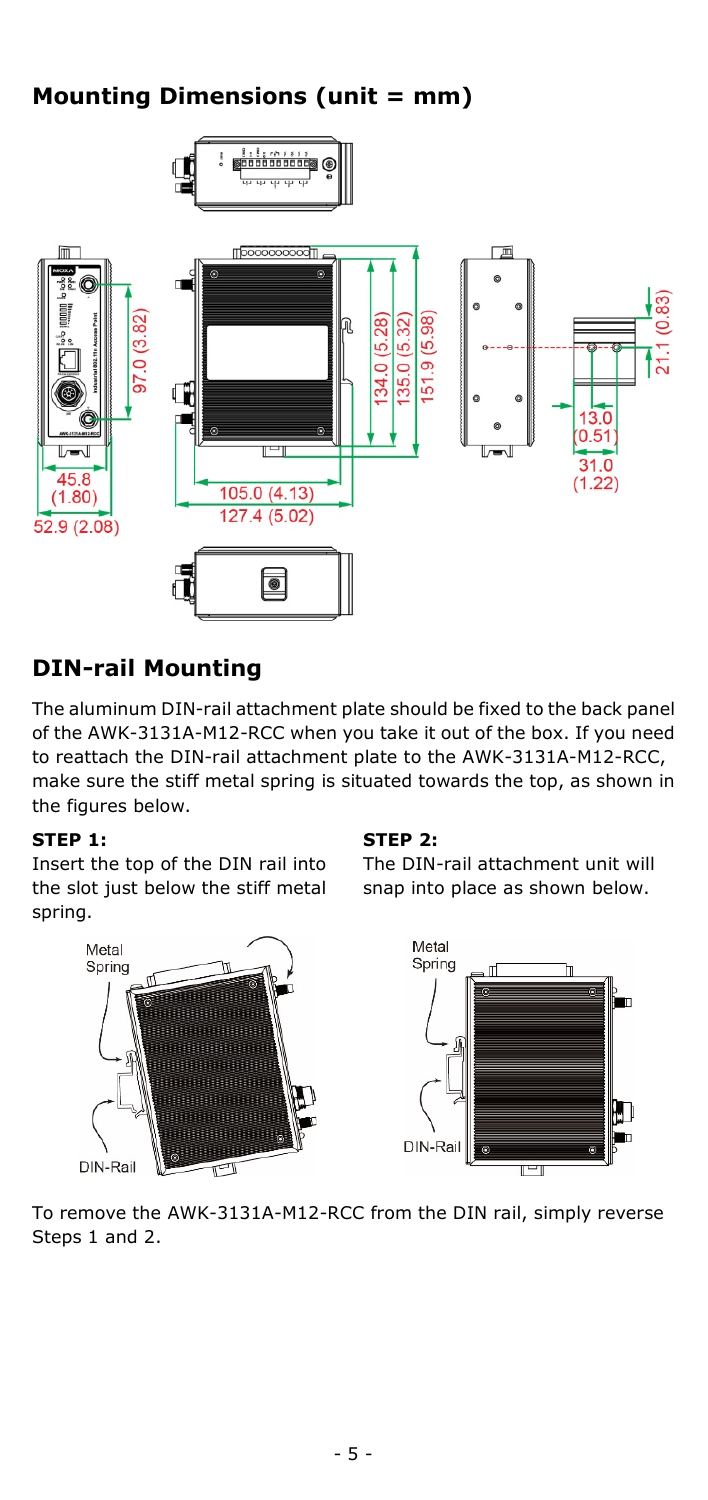### - 6 -

# **Wall Mounting (optional)**

For transportation applications that require an EN 50155 certification report, we strongly recommend the purchase of the optional AWK-3131A-M12-RCC wall-mounting kit, which has passed EN 50155 testing. This wall-mounting kit is also convenient for other applications that require mounting the AWK-3131A-M12-RCC to a wall.

### **STEP 1:**

**STEP 2:**

Remove the aluminum DIN-rail attachment plate from the

AWK-3131A-M12-RCC, and then attach the wall mount plates with M3 screws, as shown in the adjacent diagrams.



4 screws. Use the AWK-3131A-M12-RCC device, with wall mount plates attached, as a guide to mark the correct locations of the 4 screws. The heads of the screws should be less than 6.0 mm in diameter, and the shafts should be less than 3.5 mm in diameter, as shown in the figure at the right.



top

hottom

plate

G  $\circ$ 

Do not screw the screws in all the way—leave a space of about 2 mm to allow room for sliding the wall mount panel between the wall and the screws.

**NOTE** Test the screw head and shank size by inserting the screw into one of the keyhole shaped apertures of the Wall Mounting Plates before it is screwed into the wall.

### **STEP 3:**

Once the screws are fixed into the wall, insert the four screw heads through the large opening of the keyhole-shaped apertures, and then slide the AWK-3131A-M12-RCC downwards, as indicated to the right. Tighten the three screws for added stability.

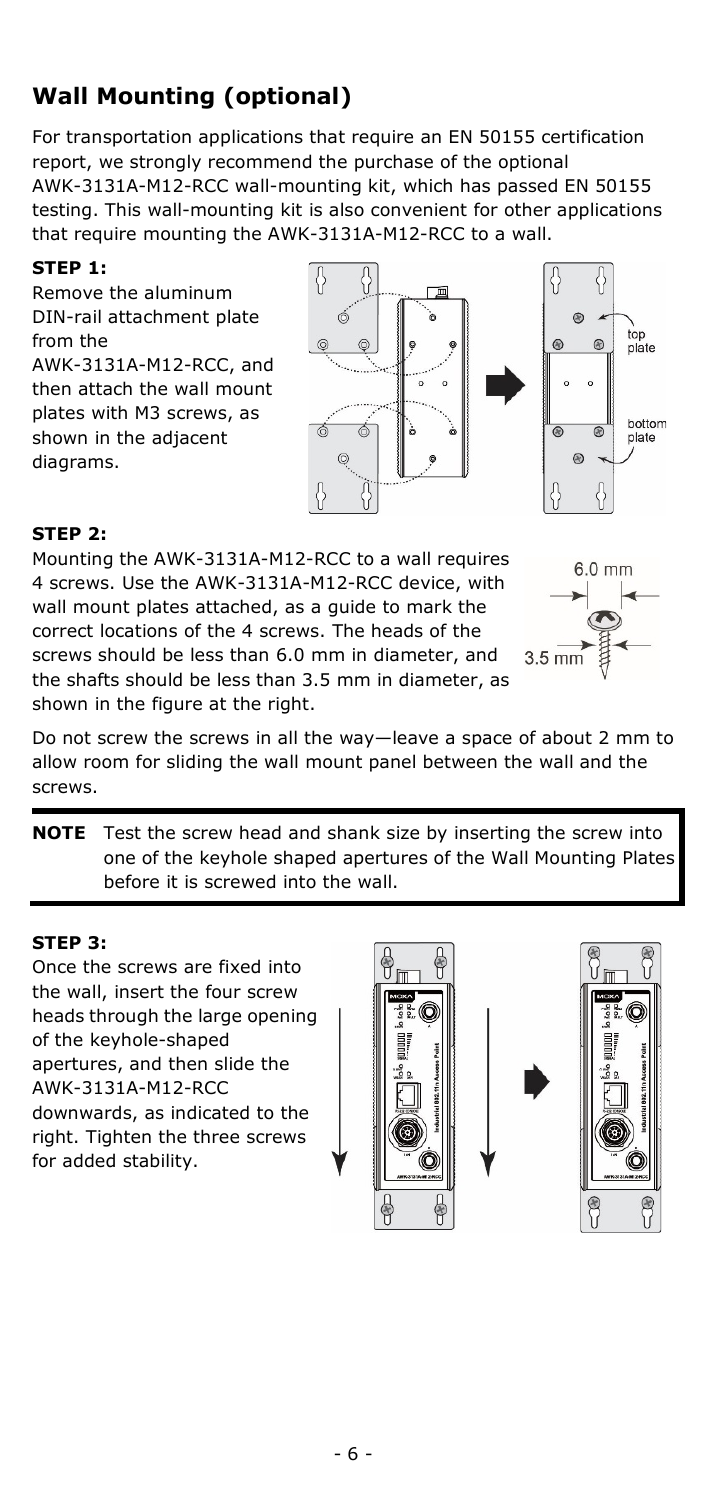

## **WARNING**

- This equipment is intended to be used in a Restricted Access Location, such as a dedicated computer room, a cabinet, or space specially reserved for device installation onboard a train. Access can only be gained by SERVICE PERSONS or by USERS who have been instructed to comply with the safety rules thereby avoiding casualties from electric shock, cutting from a sharp edge, heat from a metallic surface, and so on.
- Service persons or users have to pay special attention and take special precautions before handling equipment.
- Access is to be controlled through the use of a lock and key or a security identity system, controlled by the authority responsible for the location. Only authorized, well-trained professionals are allowed to access the restricted access location.
- The metallic surface of the product may be hot when it is installed in cabinets, places with direct sunlight, or next to a high heat source. Pay special attention or use special protection before handling equipment.

## **Wiring Requirements**



## **WARNING**

### **Safety First!**

Be sure to disconnect the power cord before installing and/or wiring your Moxa AWK-3131A-M12-RCC.



# **WARNING**

#### **Safety First!**

Calculate the maximum possible current in each power wire and common wire. Observe all electrical codes dictating the maximum current allowed for each wire size.

If the current goes above the maximum ratings, the wiring could overheat, causing serious damage to your equipment.

You should also pay attention to the following items:

Use separate paths to route wiring for power and devices. If power wiring and device wiring paths must cross, make sure the wires are perpendicular at the intersection point.

**NOTE:** Do not run signal or communications wiring and power wiring in the same wire conduit. To avoid interference, wires with different signal characteristics should be routed separately.

- You can use the type of signal transmitted through a wire to determine which wires should be kept separate. The rule of thumb is that wiring with similar electrical characteristics can be bundled together.
- Keep input wiring and output wiring separate.
- It is strongly advised that you label wiring to all devices in the system when necessary.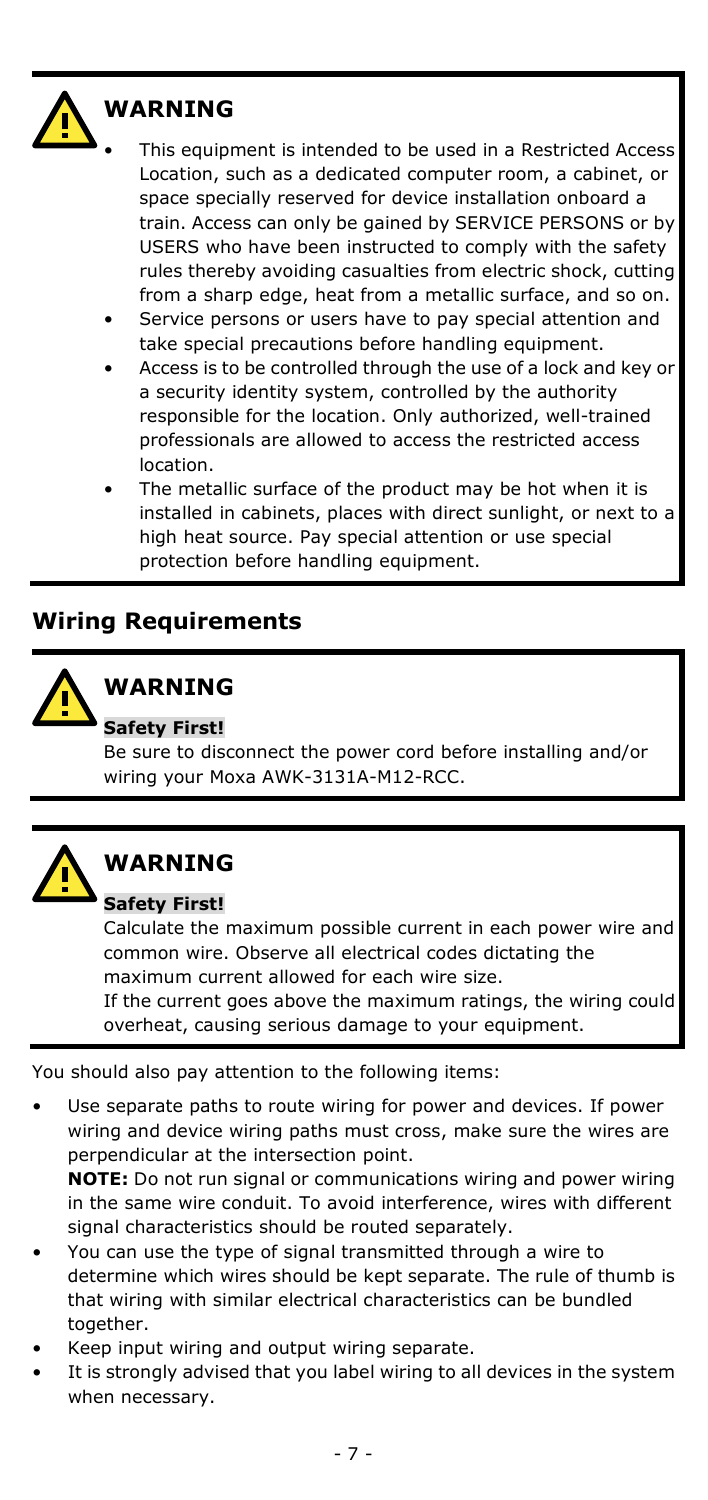

# **ATTENTION**

This product is intended to be supplied by a Listed Power Unit marked "Class 2" or "LPS" and rated O/P: 12 to 48 VDC, minimum 6 W (12 V to 48 V), 25°C.



# **ATTENTION**

Make sure the external power adapter (includes power cords and plug assemblies) provided with the unit is certified and suitable for use in your country.



# **ATTENTION**

Do not use the PoE Injector. Instead, please use an IEEE802.3af or IEEE802.3at compliant PSE (Power Sourcing Equipment) for PoE (Power over Ethernet) device.

## **Grounding the Moxa AWK-3131A-M12-RCC**

Grounding and wire routing help limit the effects of noise due to electromagnetic interference (EMI). Run the ground connection from the ground screw to the grounding surface prior to connecting devices.



# **ATTENTION**

This product is intended to be mounted to a well-grounded mounting surface, such as a metal panel.

## **Connecting the Power Input**

### **Pinouts for the Power Inputs and Relay Output**

| Pin | <b>Name</b>      | <b>Usage</b>        |
|-----|------------------|---------------------|
| ı   | $V1+$            |                     |
| 2   | $V1 -$           | DC Power Input 1    |
| 3   | $V2+$            | DC Power Input 2    |
| 4   | V2-              |                     |
| 5   |                  |                     |
| 6   |                  | <b>Relay Output</b> |
| 7   | 11               | Digital Input       |
| 8   | COM <sub>1</sub> | Digital Input GND   |
| 9   | 12               | Digital Input       |
| 10  | COM <sub>2</sub> | Digital Input GND   |

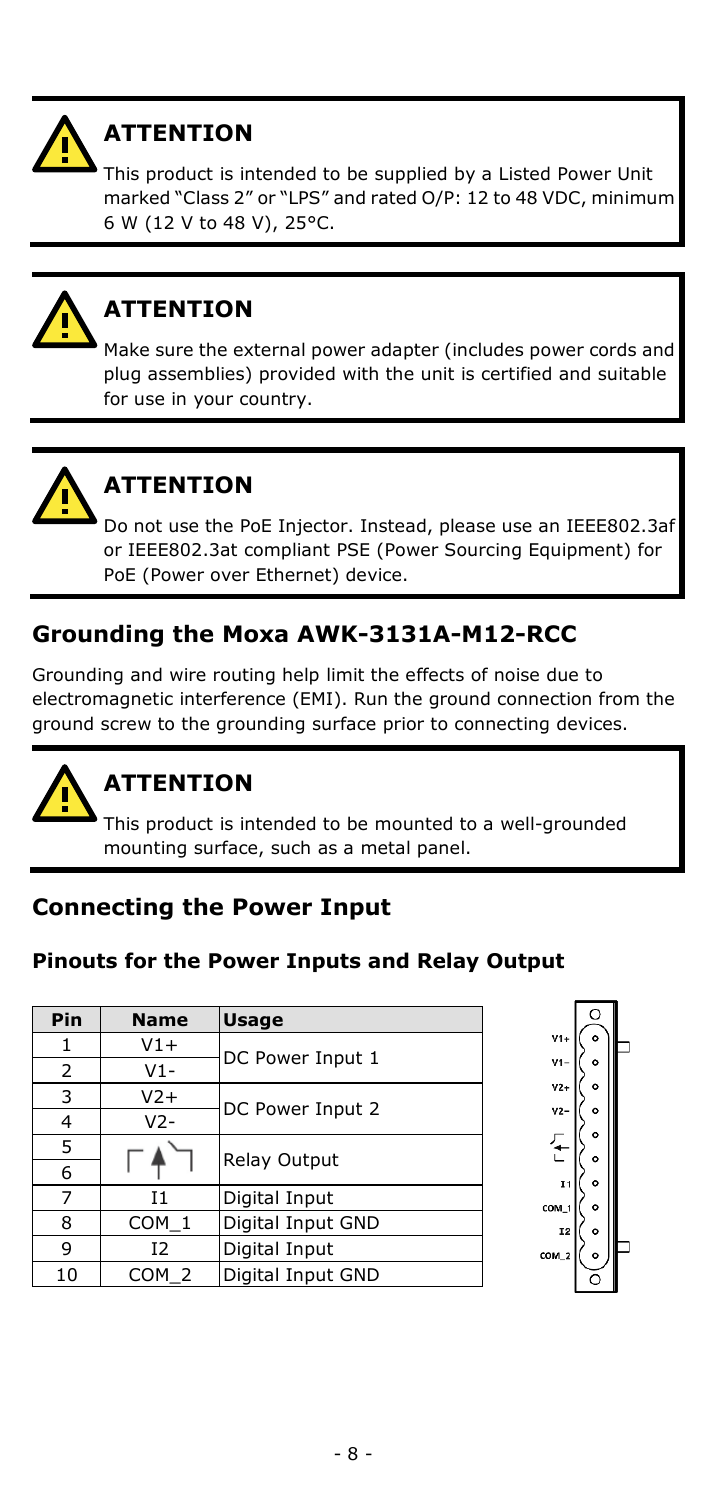## **Wiring the Dual Power Inputs**

The top two pairs of contacts of the 10-contact terminal block connector on the AWK-3131A-M12-RCC's top panel are used for the AWK-3131A-M12-RCC's two DC inputs. Top and front views of the terminal block connector are shown below.





### **STEP 1:**

Insert the negative/positive DC wires into the V-/V+ terminals.

### **STEP 2:**

To keep the DC wires from pulling loose, use a small flat-blade screwdriver to tighten the wire-clamp screws on the front of the terminal block connector.

### **STEP 3:**

Insert the plastic terminal block connector prongs into the terminal block receptor, which is located on the AWK-3131A-M12-RCC's top panel.

**NOTE** Before connecting the AWK-3131A-M12-RCC to the DC power inputs, make sure the DC power source voltage is stable.

## **Wiring the Relay Contact**

The AWK-3131A-M12-RCC has one relay output, which consists of the two contacts of the terminal block on the AWK-3131A-M12-RCC's top panel. The two wires attached to the Relay contacts form an open circuit when a user-configured event, such as the network connection status change, DI0/1 status change, or power status change, is triggered. If a user-configured event does not occur, the Relay circuit will be closed.

## **Wiring the Digital Inputs**

The AWK-3131A-M12-RCC has two sets of digital input—DI0 and DI1. Each DI comprises two contacts of the 10-pin terminal block connector on the AWK-3131A-M12-RCC's top panel.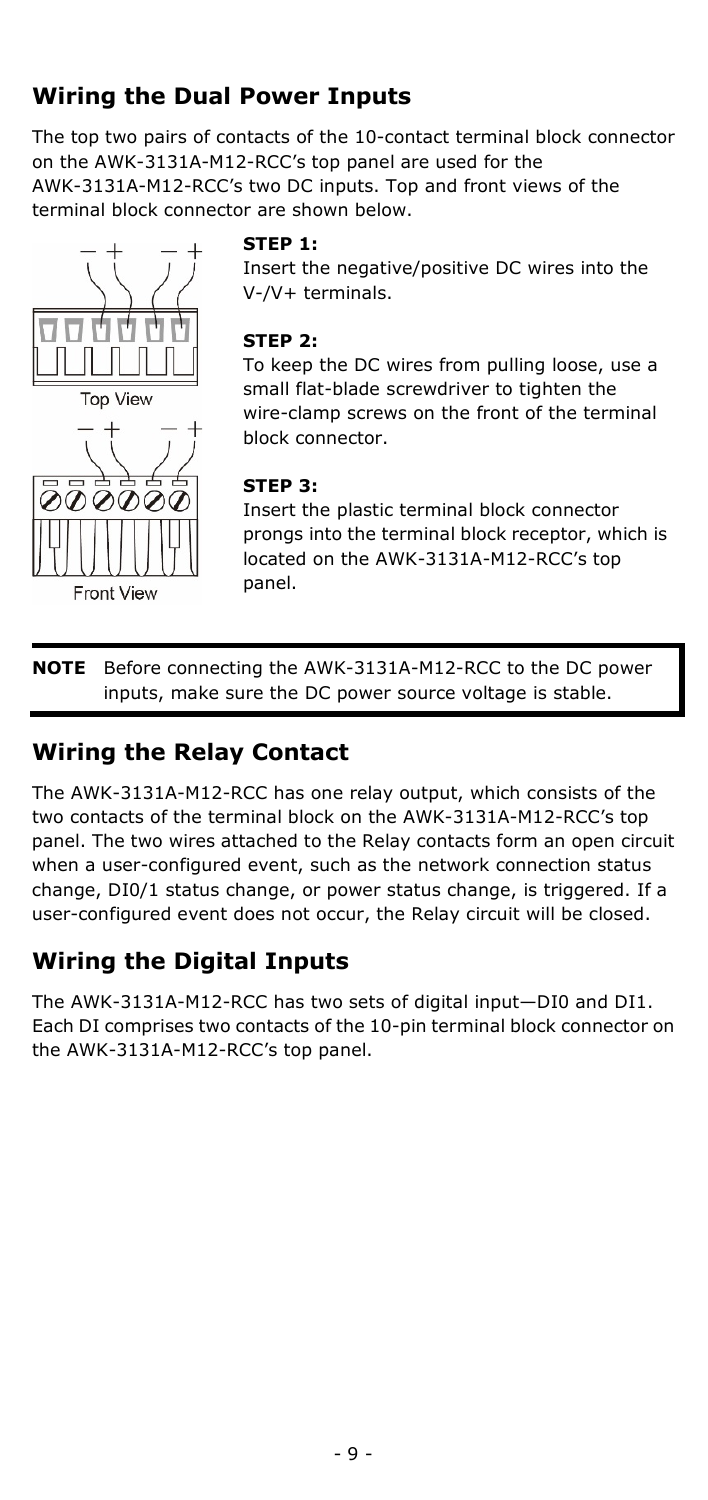# **Cable Holder Installation**

You can attach the cable holder to the bottom of the AWK-3131A-M12-RCC. This helps to keep cabling neat and avoid accidents that result from untidy cables.

#### **STEP 1:**

Screw the cable holder onto the bottom of the AWK-3131A-M12-RCC.



LAN cable, tighten the cable along the device and wall.



## **Communication Connections**

### **10/100/1000BaseT(X) Ethernet Port Connection**

All AWK-3131A-M12-RCCs have a 10/100/1000BaseT(X) Ethernet port (8-pin shielded M12 connector with A coding). The 10/100/1000TX port located on the AWK-3131A-M12-RCC front panel is used to connect to Ethernet-enabled devices. Most users configure this port for Auto MDI/MDI-X mode, in which case the port's pinouts are adjusted automatically depending on the type of Ethernet cable used (straight-through or cross-over), and the type of device (NIC-type or HUB/Switch-type) connected to the port.

## **Pinouts for the 10/100/1000BaseT(X) M12 (8-pin) Port**

| PIN                     | Con.               |             |
|-------------------------|--------------------|-------------|
| 1                       | $TRD3+$            |             |
| $\overline{\mathbf{2}}$ | $TRD4+$            |             |
| $\overline{\mathbf{3}}$ | TRD4               | 2           |
| 4                       | TRD <sub>1</sub> - | 3           |
| 5                       | $TRD$ <sup>+</sup> | 6<br>4<br>5 |
| $6\phantom{a}$          | TRD <sub>1+</sub>  | 8           |
| $\overline{7}$          | $TRD3$ -           |             |
|                         | TRD <sub>2</sub>   |             |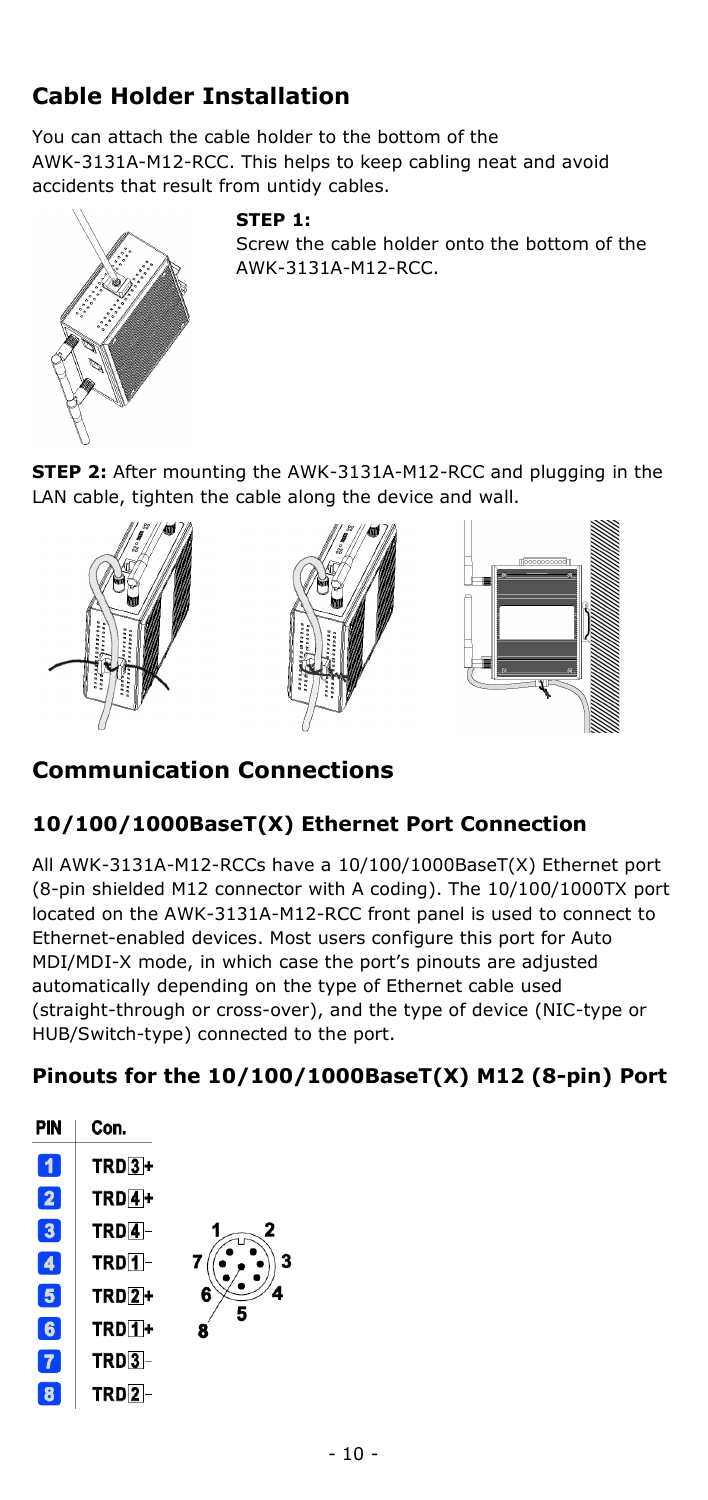## **RS-232 Connection**

The AWK-3131A-M12-RCC has one RS-232 (8-pin RJ45) console port on the front panel. Use either an RJ45-to-DB9 or RJ45-to-DB25 cable to connect the AWK-3131A-M12-RCC console port to your PC's COM port. You may then use a console terminal program to access the AWK-3131A-M12-RCC for console configuration.

| 10-Pin | <b>Description</b> | 8-Pin |
|--------|--------------------|-------|
|        |                    |       |
| 2      | <b>DSR</b>         |       |
| 3      | <b>RTS</b>         | 2     |
| 4      | <b>GND</b>         | 3     |
| 5      | <b>TxD</b>         | 4     |
| 6      | <b>RxD</b>         | 5     |
| 7      | <b>DCD</b>         | 6     |
| 8      | <b>CTS</b>         | 7     |
| 9      | <b>DTR</b>         | 8     |
| 10     |                    |       |







# **ATTENTION**

Although the isolated power module and housing insulation are both built in into the AWK-3131A-M12-RCC, it is recommended that the AWK-3131A-M12-RCC devices are attached to a galvanic ally isolated power supply or a DC/DC power isolator is used, both being compliant with the EN 50155 standard.

## **Reset Button**

The **RESET** button is located on the top panel of the AWK-3131A-RCC. You can reboot the AWK-3131A-M12-RCC or reset it to factory default settings by pressing the **RESET** button with a pointed object such as an unfolded paper clip.

- **System reboot:** Hold the RESET button down for under 5 seconds and then release.
- **Reset to factory default**: Hold the RESET button down for over 5 seconds until the **STATE** LED starts blinking green. Release the button to reset the AWK-3131A-M12-RCC.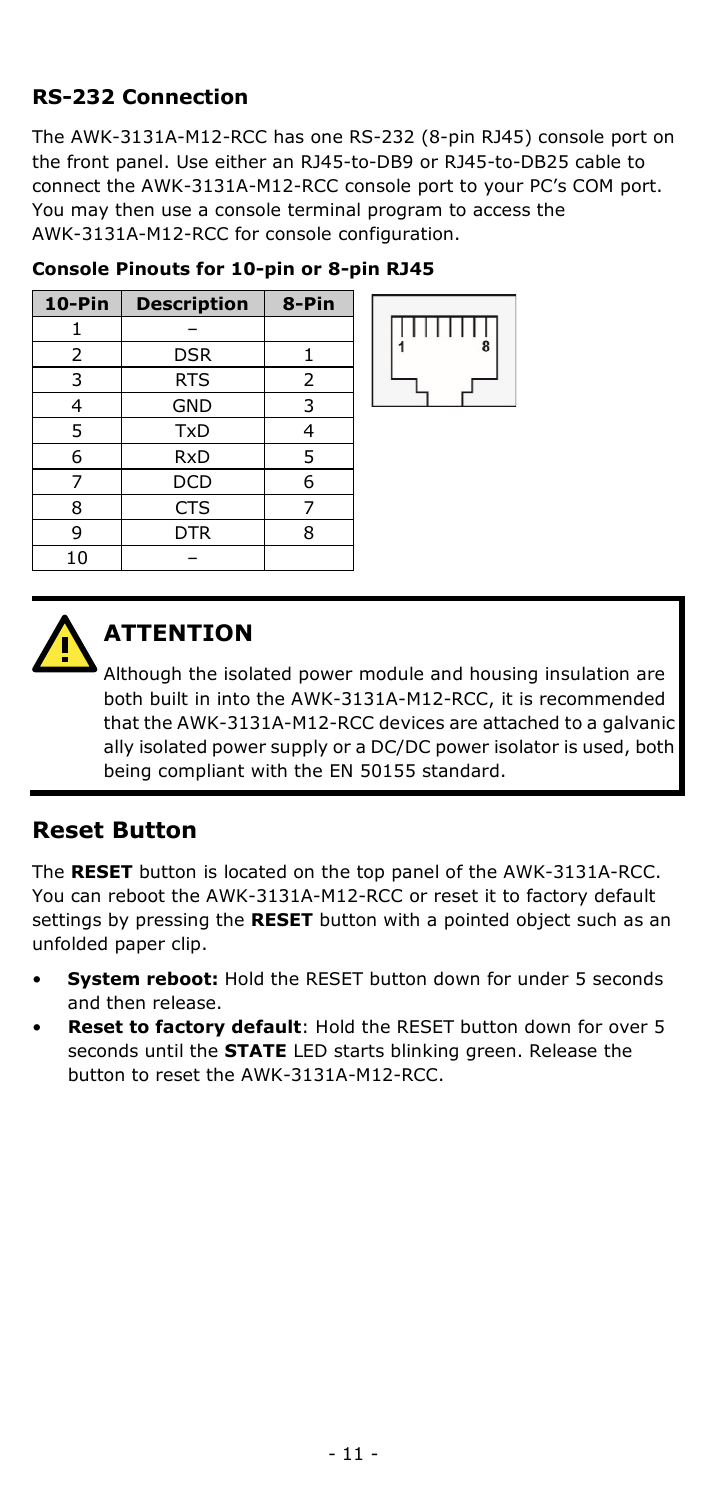# **LED Indicators**

The front panel of the Moxa AWK-3131A-M12-RCC contains several LED indicators:

| <b>LED</b>       | Color         | <b>State</b>    | <b>Description</b>                                                                           |
|------------------|---------------|-----------------|----------------------------------------------------------------------------------------------|
| PWR1             | Green         | On              | Power is being supplied from power<br>input 1.                                               |
|                  |               | Off             | Power is not being supplied from<br>power input 1.                                           |
|                  |               | On              | Power is being supplied from power<br>input 2.                                               |
| PWR <sub>2</sub> | Green         | Off             | Power is not being supplied from<br>power input 2.                                           |
|                  |               | On              | Power is being supplied via PoE.                                                             |
| PoE              | Amber         | Off             | Power is not being supplied via PoE.                                                         |
|                  |               | On              | System is booting or<br>A system configuration error exists or<br>A relay event has occurred |
|                  |               | <b>Blinking</b> |                                                                                              |
|                  |               | (slowly at      | Cannot get an IP address from the                                                            |
| <b>FAULT</b>     | Red           | $1 - sec$       | <b>DHCP</b> server                                                                           |
|                  |               | intervals)      |                                                                                              |
|                  |               | Blinking (fast  |                                                                                              |
|                  |               | at 0.5-sec      | IP address conflict                                                                          |
|                  |               | intervals)      |                                                                                              |
|                  |               | Off             | Error condition does not exist.                                                              |
|                  |               | Green           | Software Ready                                                                               |
|                  |               | Green,          |                                                                                              |
| <b>STATE</b>     | Green/<br>Red | blinking at     | The AWK has been located by AWK                                                              |
|                  |               | 1-sec intervals | Search Utility                                                                               |
|                  |               | Red             | Booting error condition                                                                      |
| <b>SIGNAL</b>    | Green         | On              | Signal level (for Client/Slave/ACC                                                           |
| (5LEDs)          |               | Off             | Slave mode only)                                                                             |
|                  |               |                 | WLAN is in Client/Slave mode or ACC                                                          |
|                  |               | On              | <b>Slave</b> mode with connection                                                            |
| <b>CLIENT</b>    | Green         |                 | established.                                                                                 |
|                  |               | Off             | <b>AP/Master/Sniffer/ACC Master</b>                                                          |
|                  |               |                 | mode or connection is NOT                                                                    |
|                  |               |                 | established in ACC Slave mode.                                                               |
|                  |               | Amber On        | WLAN is in AP/Master mode.                                                                   |
|                  |               |                 | WLAN is in Client/Slave/ACC                                                                  |
|                  |               |                 | Master/ACC Slave mode with                                                                   |
|                  |               |                 | connection established.                                                                      |
|                  |               | Amber,          | Traffic in AP/Client/Master/Slave/                                                           |
| <b>WLAN</b>      | Amber         | blinking        | ACC mode.                                                                                    |
|                  |               | Off             | WLAN is in Sniffer mode.                                                                     |
|                  |               |                 | WLAN is in Client/Slave/ACC                                                                  |
|                  |               |                 | Master/ACC Slave mode without a                                                              |
|                  |               |                 | connection being established or WLAN                                                         |
|                  |               |                 | is not working properly.                                                                     |
|                  |               | Green           | LAN port's 10/100/1000 Mbps link is                                                          |
| LAN              | Green         |                 | active.                                                                                      |
|                  |               | Green, blinking | Data traffic at the LAN port.                                                                |
|                  |               | Green Off       | LAN port is disconnected.                                                                    |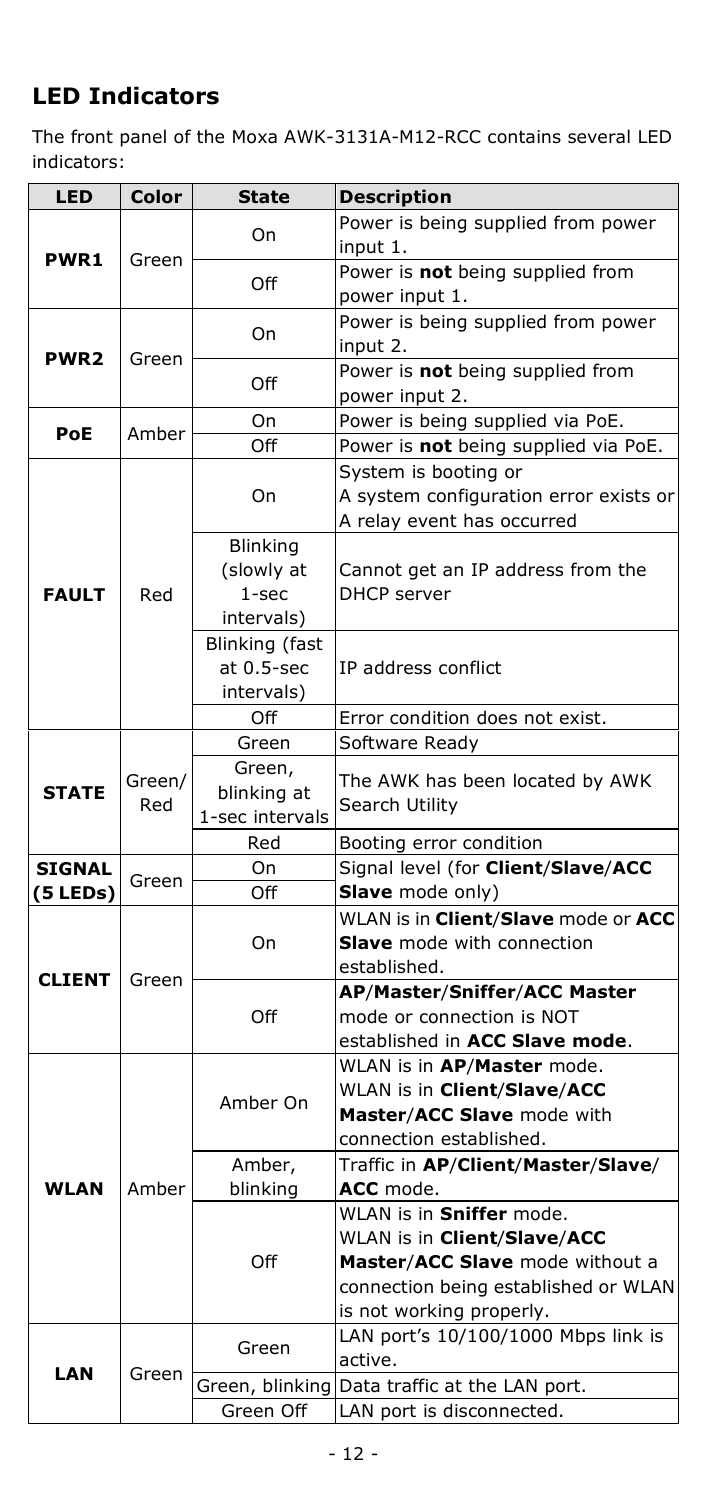# **Specifications**

| <b>WLAN Interface</b>    |                                                                             |  |
|--------------------------|-----------------------------------------------------------------------------|--|
| <b>Standards</b>         | IEEE 802.11a/b/g/n for Wireless LAN                                         |  |
|                          | IEEE 802.11i for Wireless Security                                          |  |
|                          | IEEE 802.3 for 10BaseT                                                      |  |
|                          | IEEE 802.3u for 100BaseTX                                                   |  |
|                          | IEEE 802.3ab for 1000BaseT                                                  |  |
|                          | IEEE 802.3af for Power-over-Ethernet                                        |  |
|                          | IEEE 802.1Q for VLAN                                                        |  |
| Spread Spectrum          | DSSS with DBPSK, DQPSK, CCK<br>٠                                            |  |
| and Modulation           | OFDM with BPSK, QPSK, 16QAM, 64QAM<br>$\bullet$                             |  |
| (typical)                | 802.11b:<br>$\bullet$                                                       |  |
|                          | CCK @ 11/5.5 Mbps, DQPSK @ 2 Mbps,<br>DBPSK @ 11 Mbps                       |  |
|                          | 802.11a/g:                                                                  |  |
|                          | 64QAM @ 54/48 Mbps, 16QAM @ 36/24 Mbps,                                     |  |
|                          | QPSK @ 18/12 Mbps, BPSK @ 9/6 Mbps                                          |  |
|                          | 802.11n:                                                                    |  |
|                          | 64QAM@300 Mbps to BPSK @ 6.5 Mbps                                           |  |
|                          | (multiple rates supported)                                                  |  |
| Operating Channels US:   |                                                                             |  |
| (central frequency)      | • 2.412 to 2.462 GHz (11 channels)                                          |  |
|                          | • 5.180 to 5.240 (4 channels)                                               |  |
|                          | • 5.260 to 5.320 (4 channels)*                                              |  |
|                          | • 5.500 to 5.700 GHz (8 channels, excluding 5.600                           |  |
|                          | to 5.640 GHz)*                                                              |  |
|                          | • 5.745 to 5.825 GHz (5 channels)<br>EU:                                    |  |
|                          | • 2.412 to 2.472 GHz (13 channels)                                          |  |
|                          | • 5.180 to 5.240 GHz (4 channels)                                           |  |
|                          | • 5.260 to 5.320 GHz (4 channels)*                                          |  |
|                          | • 5.500 to 5.700 GHz (11 channels)*                                         |  |
|                          | JP:                                                                         |  |
|                          | • 2.412 to 2.484 GHz (14 channels)                                          |  |
|                          | • 5.180 to 5.240 GHz (4 channels)                                           |  |
|                          | • 5.260 to 5.320 GHz (4 channels)*                                          |  |
|                          | • 5.500 to 5.700 GHz (11 channels)*                                         |  |
|                          | *DFS (Dynamic Frequency Selection) channel support: In AP mode, when        |  |
|                          | a radar signal is detected, the device will automatically switch to another |  |
|                          | channel. However according to regulations, after switching channels, a      |  |
|                          | 60-second availability check period is required before starting the service |  |
| Security                 | SSID broadcast enable/disable<br>$\bullet$                                  |  |
|                          | Firewall for MAC/IP/Protocol/Port-based filtering<br>٠                      |  |
|                          | 64-bit and 128-bit WEP encryption, WPA /                                    |  |
|                          | WPA2-Personal and Enterprise (IEEE                                          |  |
|                          | 802.1X/RADIUS, TKIP and AES)                                                |  |
|                          | Transmission Rates 802.11b: 1, 2, 5.5, 11 Mbps                              |  |
|                          | 802.11a/g: 6, 9, 12, 18, 24, 36, 48, 54 Mbps                                |  |
| <b>TX Transmit Power</b> | 802.11n: 6.5 to 300 Mbps (multiple rates supported)<br>802.11b:             |  |
|                          | • Typ. 26±1.5 dBm @ 1 Mbps                                                  |  |
|                          | • Typ. 26±1.5 dBm @ 2 Mbps                                                  |  |
|                          | • Typ. 26±1.5 dBm @ 5.5 Mbps                                                |  |
|                          | • Typ. 25±1.5 dBm @ 11 Mbps                                                 |  |
|                          |                                                                             |  |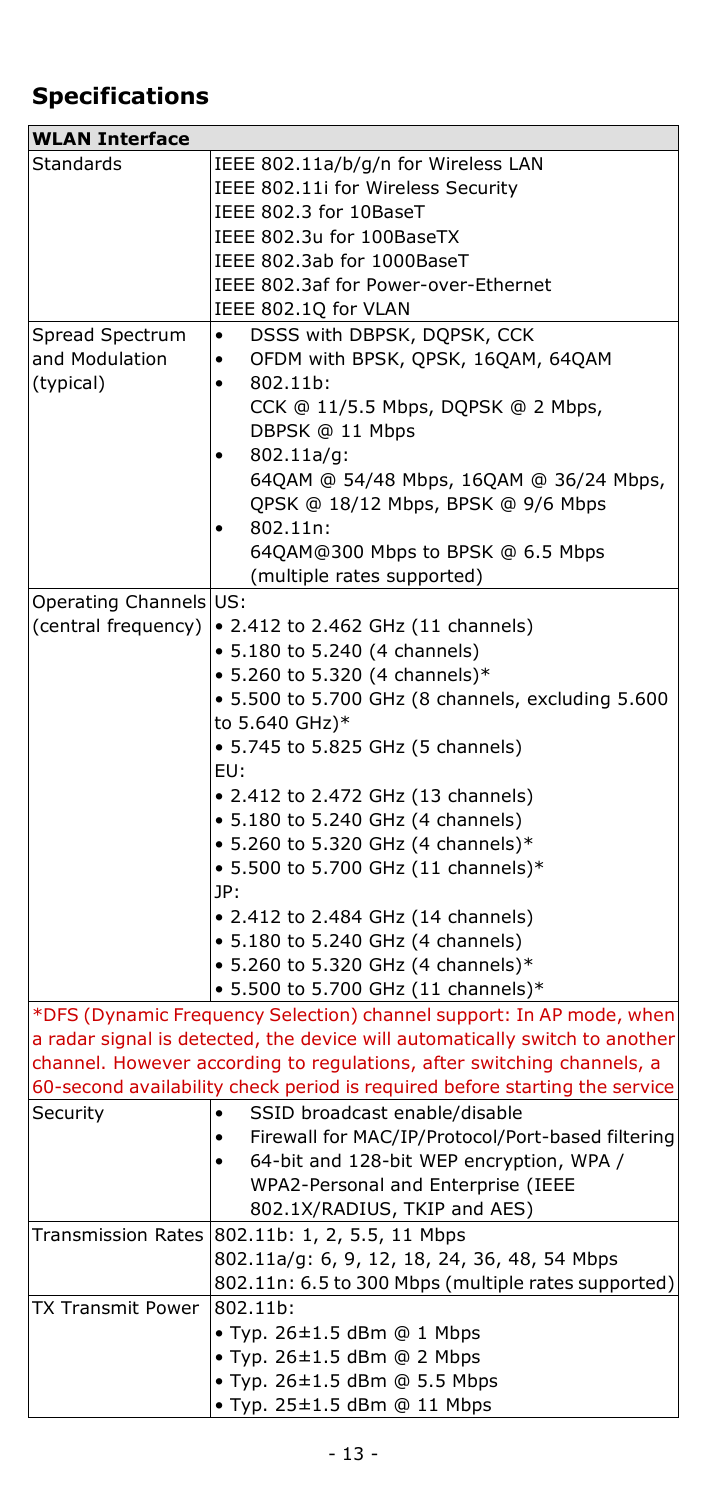| 802.11g:                          |
|-----------------------------------|
| • Typ. 23±1.5 dBm @ 6 to 24 Mbps  |
| • Typ. $21 \pm 1.5$ dBm @ 36 Mbps |
|                                   |
| • Typ. 19±1.5 dBm @ 48 Mbps       |
| • Typ. 18±1.5 dBm @ 54 Mbps       |
| 802.11n (2.4 GHz):                |
| • Typ. 23±1.5dBm @ MCS0 20 MHz    |
| • Typ. 21±1.5dBm @ MCS1 20 MHz    |
| • Typ. 21±1.5dBm @ MCS2 20 MHz    |
| • Typ. 21±1.5dBm @ MCS3 20 MHz    |
|                                   |
| • Typ. 20±1.5dBm @ MCS4 20 MHz    |
| • Typ. 19±1.5dBm @ MCS5 20 MHz    |
| • Typ. 18±1.5dBm @ MCS6 20 MHz    |
| • Typ. 18±1.5dBm @ MCS7 20 MHz    |
| • Typ. 23±1.5dBm @ MCS8 20 MHz    |
| • Typ. 21±1.5dBm @ MCS9 20 MHz    |
| • Typ. 21±1.5dBm @ MCS10 20 MHz   |
| • Typ. 21±1.5dBm @ MCS11 20 MHz   |
|                                   |
| • Typ. 20±1.5dBm @ MCS12 20 MHz   |
| • Typ. 19±1.5dBm @ MCS13 20 MHz   |
| • Typ. 18±1.5dBm @ MCS14 20 MHz   |
| • Typ. 18±1.5dBm @ MCS15 20 MHz   |
| • Typ. 23±1.5dBm @ MCS0 40 MHz    |
| • Typ. 20±1.5dBm @ MCS1 40 MHz    |
| • Typ. 20±1.5dBm @ MCS2 40 MHz    |
| • Typ. 20±1.5dBm @ MCS3 40 MHz    |
| • Typ. 19±1.5dBm @ MCS4 40 MHz    |
| • Typ. 19±1.5dBm @ MCS5 40 MHz    |
|                                   |
| • Typ. 18±1.5dBm @ MCS6 40 MHz    |
| • Typ. 17±1.5dBm @ MCS7 40 MHz    |
| • Typ. 23±1.5dBm @ MCS8 40 MHz    |
| • Typ. 20±1.5dBm @ MCS9 40 MHz    |
| • Typ. 20±1.5dBm @ MCS10 40 MHz   |
| • Typ. 20±1.5dBm @ MCS11 40 MHz   |
| • Typ. 20±1.5dBm @ MCS12 40 MHz   |
| • Typ. 19±1.5dBm @ MCS13 40 MHz   |
| • Typ. 18±1.5dBm @ MCS14 40 MHz   |
| • Typ. 17±1.5dBm @ MCS15 40 MHz   |
| 802.11a:                          |
| • Typ. 23±1.5 dBm @ 6 to 24 Mbps  |
|                                   |
| • Typ. 21±1.5 dBm @ 36 Mbps       |
| • Typ. 20±1.5 dBm @ 48 Mbps       |
| • Typ. 18±.5 dBm @ 54 Mbps        |
| 802.11n (5 GHz):                  |
| • Typ. 23±1.5dBm @ MCS0 20 MHz    |
| • Typ. 20±1.5dBm @ MCS1 20 MHz    |
| Typ. 20±1.5dBm @ MCS2 20 MHz      |
| • Typ. 20±1.5dBm @ MCS3 20 MHz    |
| • Typ. 19±1.5dBm @ MCS4 20 MHz    |
| • Typ. 18±1.5dBm @ MCS5 20 MHz    |
| • Typ. 18±1.5dBm @ MCS6 20 MHz    |
|                                   |
| • Typ. 18±1.5dBm @ MCS7 20 MHz    |
| • Typ. 23±1.5dBm @ MCS8 20 MHz    |
| • Typ. 20±1.5dBm @ MCS9 20 MHz    |
| · Typ. 20±1.5dBm @ MCS10 20 MHz   |
| • Typ. 20±1.5dBm @ MCS11 20 MHz   |
|                                   |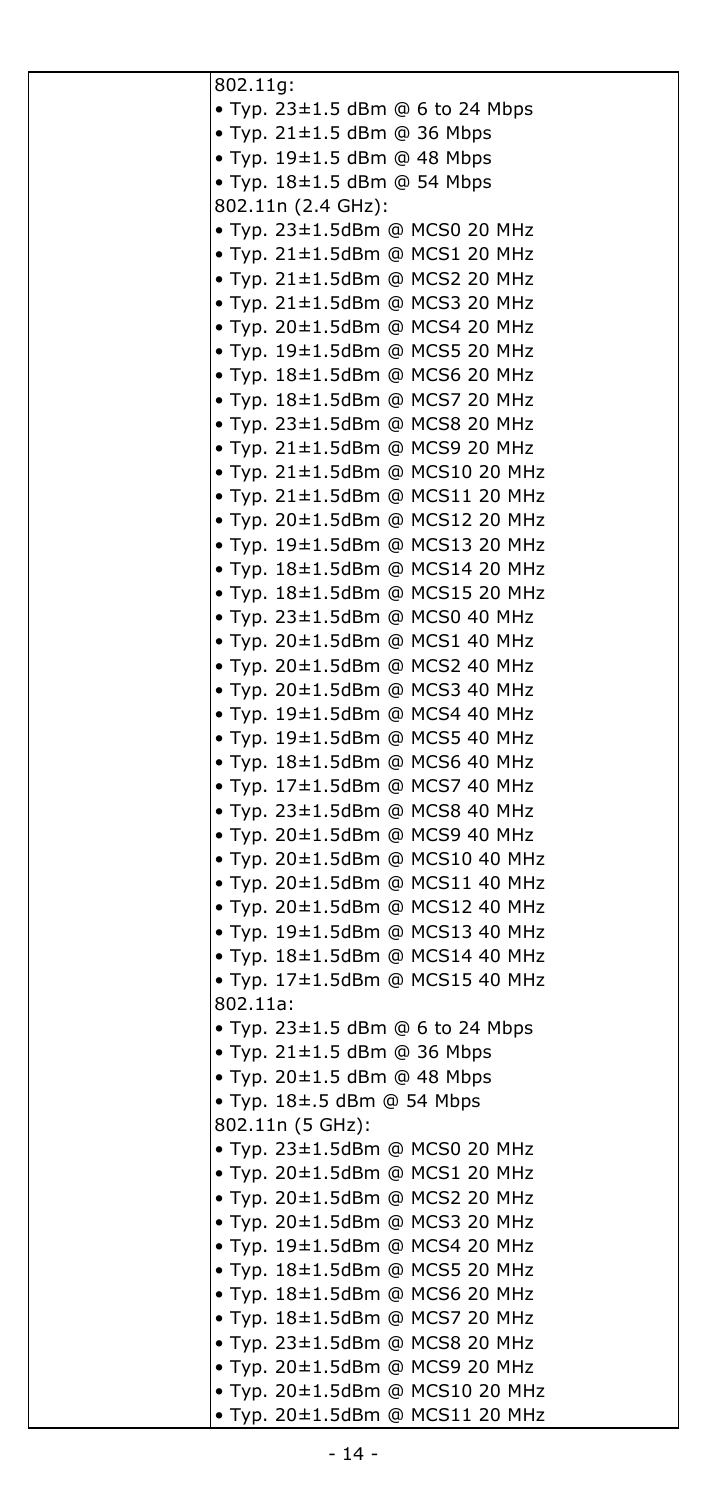|                       | • Typ. 19±1.5dBm @ MCS12 20 MHz |
|-----------------------|---------------------------------|
|                       | • Typ. 19±1.5dBm @ MCS13 20 MHz |
|                       | • Typ. 18±1.5dBm @ MCS14 20 MHz |
|                       | • Typ. 18±1.5dBm @ MCS15 20 MHz |
|                       | • Typ. 23±1.5dBm @ MCS0 40 MHz  |
|                       |                                 |
|                       | • Typ. 20±1.5dBm @ MCS1 40 MHz  |
|                       | •Typ. 20±1.5dBm @ MCS2 40 MHz   |
|                       | •Typ. 20±1.5dBm @ MCS3 40 MHz   |
|                       | •Typ. 19±1.5dBm @ MCS4 40 MHz   |
|                       | •Typ. 18±1.5dBm @ MCS5 40 MHz   |
|                       | •Typ. 18±1.5dBm @ MCS6 40 MHz   |
|                       | •Typ. 18±1.5dBm @ MCS7 40 MHz   |
|                       | •Typ. 23±1.5dBm @ MCS8 40 MHz   |
|                       | •Typ. 20±1.5dBm @ MCS9 40 MHz   |
|                       | •Typ. 20±1.5dBm @ MCS10 40 MHz  |
|                       | •Typ. 20±1.5dBm @ MCS11 40 MHz  |
|                       | •Typ. 19±1.5dBm @ MCS12 40 MHz  |
|                       | •Typ. 19±1.5dBm @ MCS13 40 MHz  |
|                       | •Typ. 18±1.5dBm @ MCS14 40 MHz  |
|                       | •Typ. 18±1.5dBm @ MCS15 40 MHz  |
| <b>RX Sensitivity</b> | 802.11b:                        |
|                       | $\bullet$ -93 dBm @ 1 Mbps      |
|                       | • -93 dBm @ 2 Mbps              |
|                       | • -93 dBm @ 5.5 Mbps            |
|                       | • -88 dBm @ 11 Mbps             |
|                       | 802.11g:                        |
|                       | $\bullet$ -88 dBm @ 6 Mbps      |
|                       | • -86 dBm @ 9 Mbps              |
|                       | • -85 dBm @ 12 Mbps             |
|                       | • -85 dBm @ 18 Mbps             |
|                       | • -85 dBm @ 24 Mbps             |
|                       | • -82 dBm @ 36 Mbps             |
|                       | • -78 dBm @ 48 Mbps             |
|                       | • -74 dBm @ 54 Mbps             |
|                       | 802.11n (2.4 GHz):              |
|                       | • -89 dBm @ MCS0 20 MHz         |
|                       | • -85 dBm @ MCS1 20 MHz         |
|                       | • -85 dBm @ MCS2 20 MHz         |
|                       | • -82 dBm @ MCS3 20 MHz         |
|                       | • -78 dBm @ MCS4 20 MHz         |
|                       | • -74 dBm @ MCS5 20 MHz         |
|                       | • -72 dBm @ MCS6 20 MHz         |
|                       | • -70 dBm @ MCS7 20 MHz         |
|                       | • -95 dBm @ MCS8 20 MHz         |
|                       | • -90 dBm @ MCS9 20 MHz         |
|                       | • -87 dBm @ MCS10 20 MHz        |
|                       | -83 dBm @ MCS11 20 MHz          |
|                       | • -80 dBm @ MCS12 20 MHz        |
|                       | • -74 dBm @ MCS13 20 MHz        |
|                       | •-71 dBm @ MCS14 20 MHz         |
|                       | • -69 dBm @ MCS15 20 MHz        |
|                       | • -87 dBm @ MCS0 40 MHz         |
|                       | • -83 dBm @ MCS1 40 MHz         |
|                       | • -83 dBm @ MCS2 40 MHz         |
|                       | • -80 dBm @ MCS3 40 MHz         |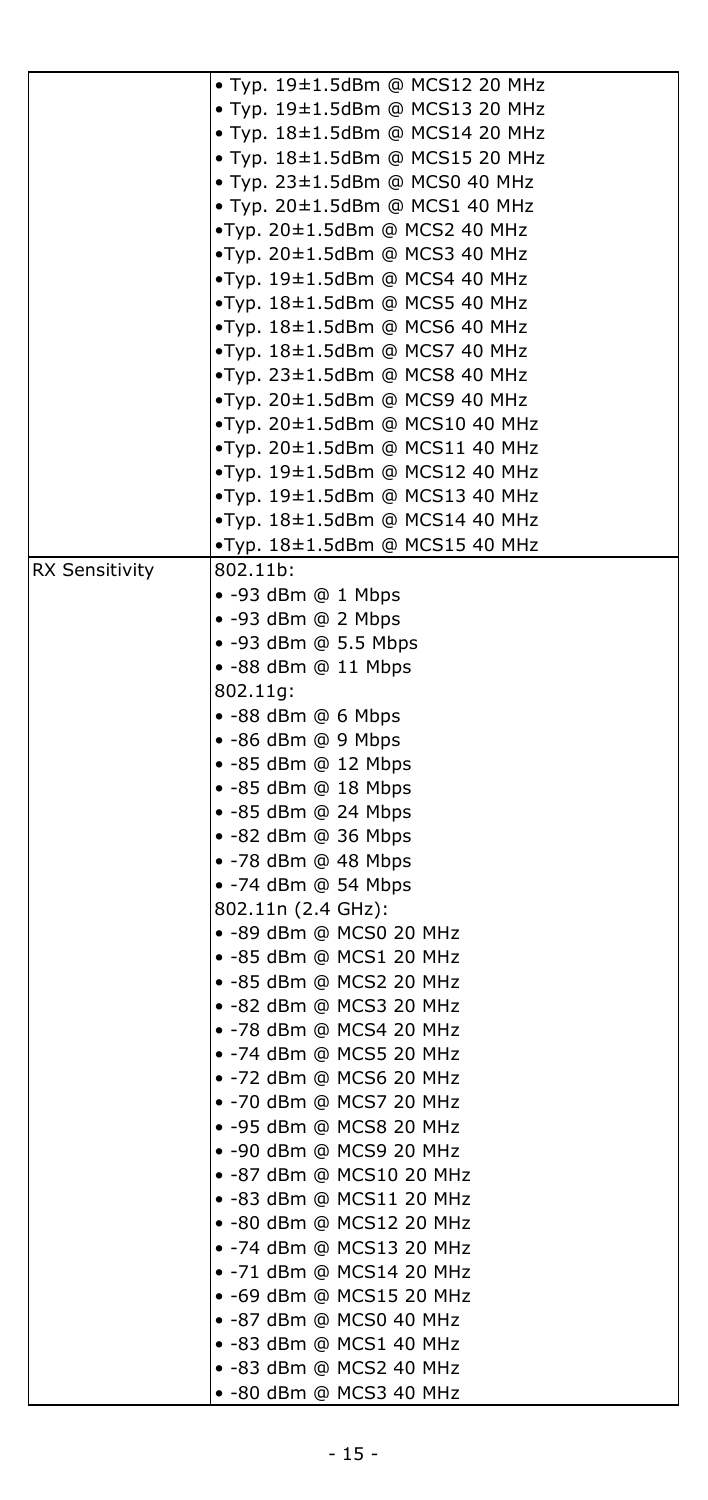| • -76 dBm @ MCS4 40 MHz     |
|-----------------------------|
| • -73 dBm @ MCS5 40 MHz     |
| • -69 dBm @ MCS6 40 MHz     |
| • -67 dBm @ MCS7 40 MHz     |
| • -93 dBm @ MCS8 40 MHz     |
| • -88 dBm @ MCS9 40 MHz     |
| • -85 dBm @ MCS10 40 MHz    |
| • -82 dBm @ MCS11 40 MHz    |
| • -78 dBm @ MCS12 40 MHz    |
| • -73 dBm @ MCS13 40 MHz    |
| • -69 dBm @ MCS14 40 MHz    |
| • -67 dBm @ MCS15 40 MHz    |
| 802.11a:                    |
| • -90 dBm @ 6 Mbps          |
| • -88 dBm @ 9 Mbps          |
| $\bullet$ -88 dBm @ 12 Mbps |
| • -85 dBm @ 18 Mbps         |
| • -81 dBm @ 24 Mbps         |
| • -78 dBm @ 36 Mbps         |
| • -74 dBm @ 48 Mbps         |
| • -74 dBm @ 54 Mbps         |
| 802.11n (5 GHz):            |
| • -88 dBm @ MCS0 20 MHz     |
| • -85 dBm @ MCS1 20 MHz     |
| • -82 dBm @ MCS2 20 MHz     |
| • -79 dBm @ MCS3 20 MHz     |
| • -76 dBm @ MCS4 20 MHz     |
| •-71 dBm @ MCS5 20 MHz      |
| • -70 dBm @ MCS6 20 MHz     |
| • -69 dBm @ MCS7 20 MHz     |
| • -95 dBm @ MCS8 20 MHz     |
| • -91 dBm @ MCS9 20 MHz     |
| • -87 dBm @ MCS10 20 MHz    |
| • -80 dBm @ MCS11 20 MHz    |
| • -78 dBm @ MCS12 20 MHz    |
| •-74 dBm @ MCS13 20 MHz     |
| • -72 dBm @ MCS14 20 MHz    |
| •-71 dBm @ MCS15 20 MHz     |
| • -84 dBm @ MCS0 40 MHz     |
| • -81 dBm @ MCS1 40 MHz     |
| • -77 dBm @ MCS2 40 MHz     |
| •-75 dBm @ MCS3 40 MHz      |
| • -71 dBm @ MCS4 40 MHz     |
| • -67 dBm @ MCS5 40 MHz     |
| • -64 dBm @ MCS6 40 MHz     |
| • -63 dBm @ MCS7 40 MHz     |
| • -90 dBm @ MCS8 40 MHz     |
| • -85 dBm @ MCS9 40 MHz     |
| • -82 dBm @ MCS10 40 MHz    |
| • -81 dBm @ MCS11 40 MHz    |
| • -77 dBm @ MCS12 40 MHz    |
| •-73 dBm @ MCS13 40 MHz     |
| • -71 dBm @ MCS14 40 MHz    |
| • -68 dBm @ MCS15 40 MHz    |
|                             |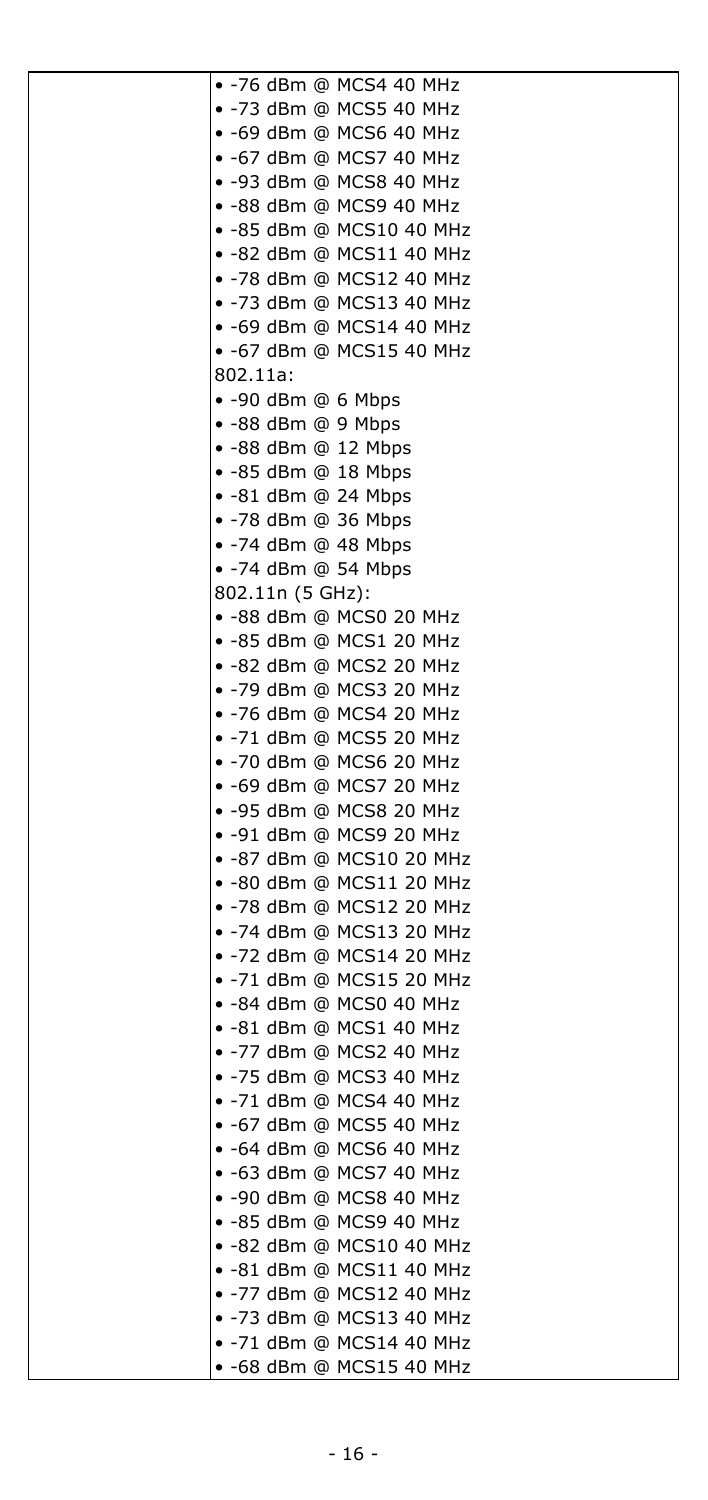| <b>Protocol Support</b>             |                                                                           |  |  |
|-------------------------------------|---------------------------------------------------------------------------|--|--|
| <b>General Protocols</b>            | Proxy ARP, DNS, HTTP, HTTPS, IP, ICMP, SNTP, TCP,                         |  |  |
|                                     | UDP, RADIUS, SNMP, PPPoE, DHCP                                            |  |  |
| <b>Interface</b>                    |                                                                           |  |  |
| AP-only Protocols                   | ARP, BOOTP, DHCP                                                          |  |  |
| <b>Interface</b>                    |                                                                           |  |  |
| Connector for                       | QMA (female)                                                              |  |  |
| <b>External Antennas</b>            |                                                                           |  |  |
| M12 Ports                           | 1, 10/100/1000BaseT(X) auto negotiation speed,                            |  |  |
|                                     | F/H duplex mode, and auto MDI/MDI-X connection                            |  |  |
| Console Port                        | RS-232 (RJ45-type)                                                        |  |  |
| <b>LED Indicators</b>               | PWR1, PWR2, PoE, FAULT, STATE, signal strength,<br>CLIENT MODE, WLAN, LAN |  |  |
| Alarm Contact                       | 1 relay output with current carrying capacity of 1 A                      |  |  |
|                                     | @ 24 VDC                                                                  |  |  |
| Digital Inputs                      | 2 electrically isolated inputs                                            |  |  |
|                                     | $\bullet$ +13 to +30 V for state "1"                                      |  |  |
|                                     | $\bullet$ +3 to -30 V for state "0"                                       |  |  |
|                                     | • Max. input current: 8 mA                                                |  |  |
| <b>Physical Characteristics</b>     |                                                                           |  |  |
| Housing                             | Metal, providing IP30 protection                                          |  |  |
| Weight                              | 850 g (1.87 lb)                                                           |  |  |
| Dimensions                          | 52.9 x 151.9 x 127.4 mm (2.08 x 5.98 x 5.02 in)                           |  |  |
| Installation                        | DIN-rail mounting (standard), wall mounting<br>(optional kit)             |  |  |
| <b>Environmental Limits</b>         |                                                                           |  |  |
| Operating                           | Standard Models: -25 to 60°C (-13 to 140°F)                               |  |  |
| Temperature                         | Wide Temp. Models: -40 to 75°C (-40 to 167°F)                             |  |  |
| Storage                             | -40 to 85°C (-40 to 185°F)                                                |  |  |
| Temperature                         |                                                                           |  |  |
| <b>Ambient Relative</b>             | 5% to 95% (non-condensing)                                                |  |  |
| Humidity                            |                                                                           |  |  |
| <b>Power Requirements</b>           |                                                                           |  |  |
| Input Voltage                       | 12 to 48 VDC, redundant dual DC power inputs or 48                        |  |  |
|                                     | VDC Power-over-Ethernet (IEEE 802.3af compliant)                          |  |  |
| <b>Input Current</b>                | 12 V / 0.6 A @ 12 VDC, to 0.15 A @ 48 VDC, 25°C                           |  |  |
| Connector                           | 10-pin removable terminal block                                           |  |  |
| Power                               | 12 to 48 VDC, 670 mA                                                      |  |  |
| Consumption                         |                                                                           |  |  |
| Reverse Polarity                    | Present                                                                   |  |  |
| Protection                          |                                                                           |  |  |
| <b>Standards and Certifications</b> |                                                                           |  |  |
| Safety                              | EN 60950-1(LVD), UL 60950-1, IEC 60950-1(CB)                              |  |  |
| EMC                                 | EN 55032/24                                                               |  |  |
| EMI                                 | CISPR 32, FCC Part 15B Class B                                            |  |  |
| EMI                                 | IEC 61000-4-2 ESD: Contact: 8 kV; Air: 15 kV                              |  |  |
|                                     | IEC 61000-4-3 RS: 80 MHz to 1 GHz: 20 V/m                                 |  |  |
|                                     | IEC 61000-4-4 EFT: Power: 2 kV; Signal: 2 kV                              |  |  |
|                                     | IEC 61000-4-5 Surge: Power: 2 kV; Signal: 2 kV                            |  |  |
|                                     | IEC 61000-4-6 CS: 10 V                                                    |  |  |
|                                     | IEC 61000-4-8                                                             |  |  |
| Radio                               | EU: EN 300 328, EN 301 893                                                |  |  |
|                                     | US: FCC ID SLE-WAPN008<br>JP: TELEC                                       |  |  |
|                                     |                                                                           |  |  |